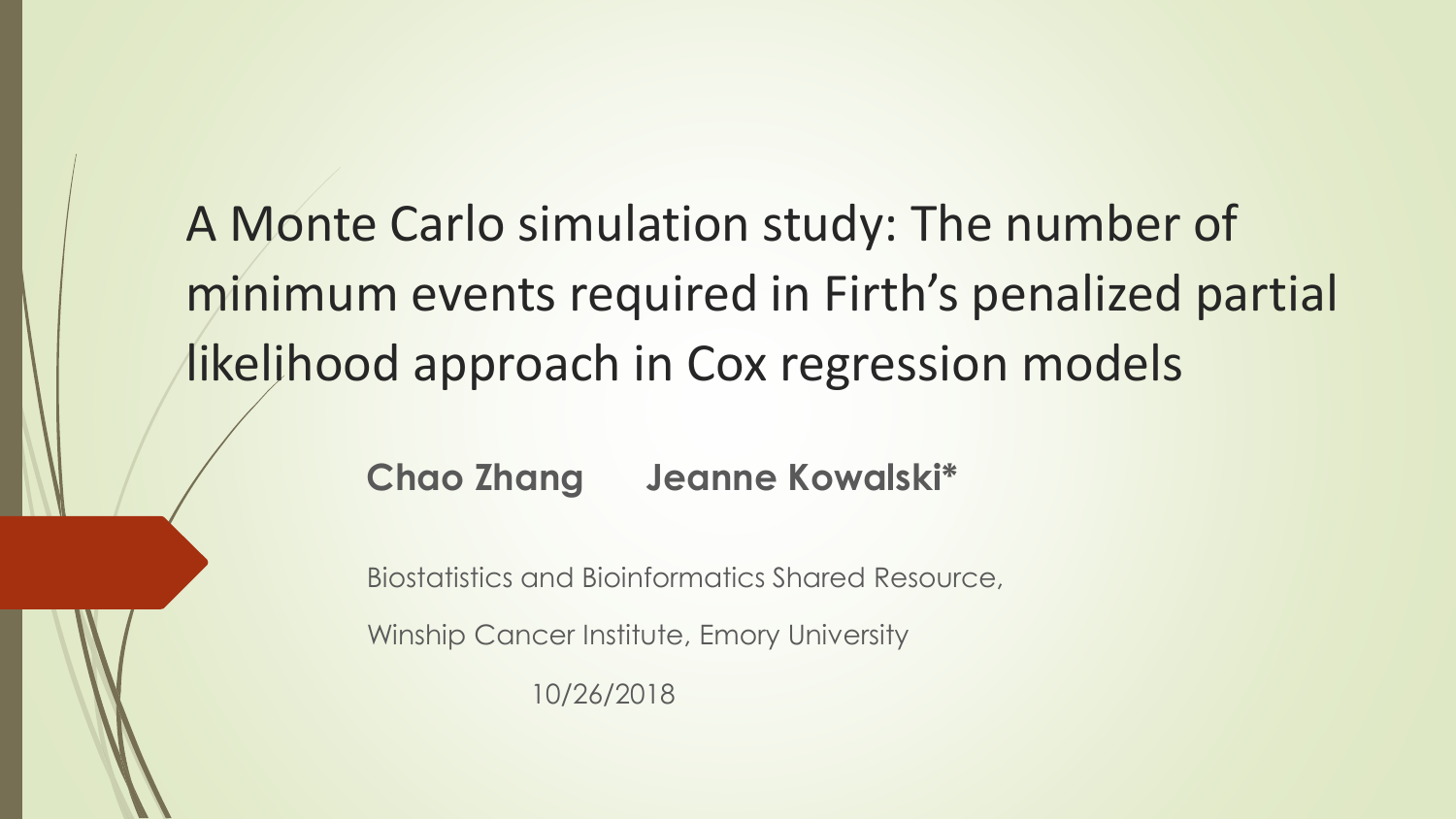## **Contents**

- **•** Introduction
- **Simulation Design**
- **Results**
- Key Findings
- SAS macro on backward selection for multivariate Firth's correction Cox model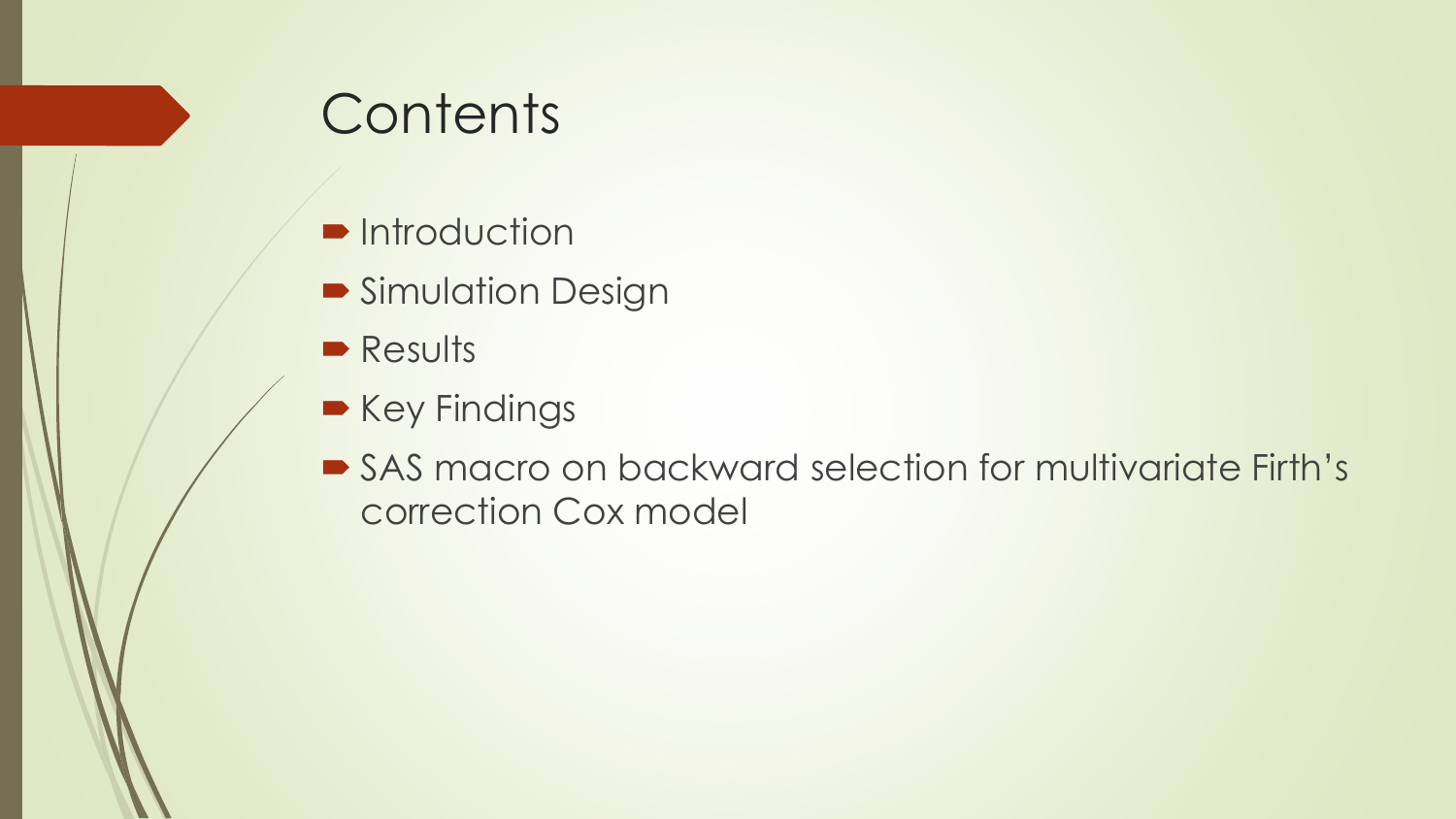### **Introduction**

Table 1 Univariate Survival Analysis of OS

#### Issue of Real Data

(Breast Cancer With Low Oncotype DX Recurrence Score)

| Oncotype RS | Survival  | Censor | event |
|-------------|-----------|--------|-------|
| $1 - 10$    | <b>OS</b> | 107    | 0     |
| 11< 18      |           | 220    |       |
|             |           |        |       |
| 1-10        | DFS       | 95     |       |
| $11 - 48$   |           | 215    | 10    |
|             |           |        |       |
|             | DM        | 107    | 0     |
| 11-<18      |           | 224    |       |

|             |              |     | OS(Months)                                  |                |                            |  |  |
|-------------|--------------|-----|---------------------------------------------|----------------|----------------------------|--|--|
| Covariate   | Level        | N   | <b>Hazard Ratio</b><br>$(95\% \text{ CI})$  | HR P-<br>value | Log-rank<br><b>P-value</b> |  |  |
| Oncotype RS | $11 - 18$    | 225 | $16259017(0.00-.)$                          | 0.995          | 0.136                      |  |  |
|             | $1 - 10$     | 107 |                                             |                |                            |  |  |
|             |              |     |                                             |                |                            |  |  |
|             |              |     | Table 2 Univariate Survival Analysis of DFS |                |                            |  |  |
|             |              |     |                                             | DFS(Months)    |                            |  |  |
| Covariate   | <b>Level</b> | N   | <b>Hazard Ratio</b><br>$(95\% \text{ CI})$  | HR P-<br>value | Log-rank<br>P-value        |  |  |
| Oncotype RS | $11 - 18$    | 225 | $0.53(0.22-1.26)$                           | 0.148          | 0.142                      |  |  |
|             | $1 - 10$     | 107 |                                             |                |                            |  |  |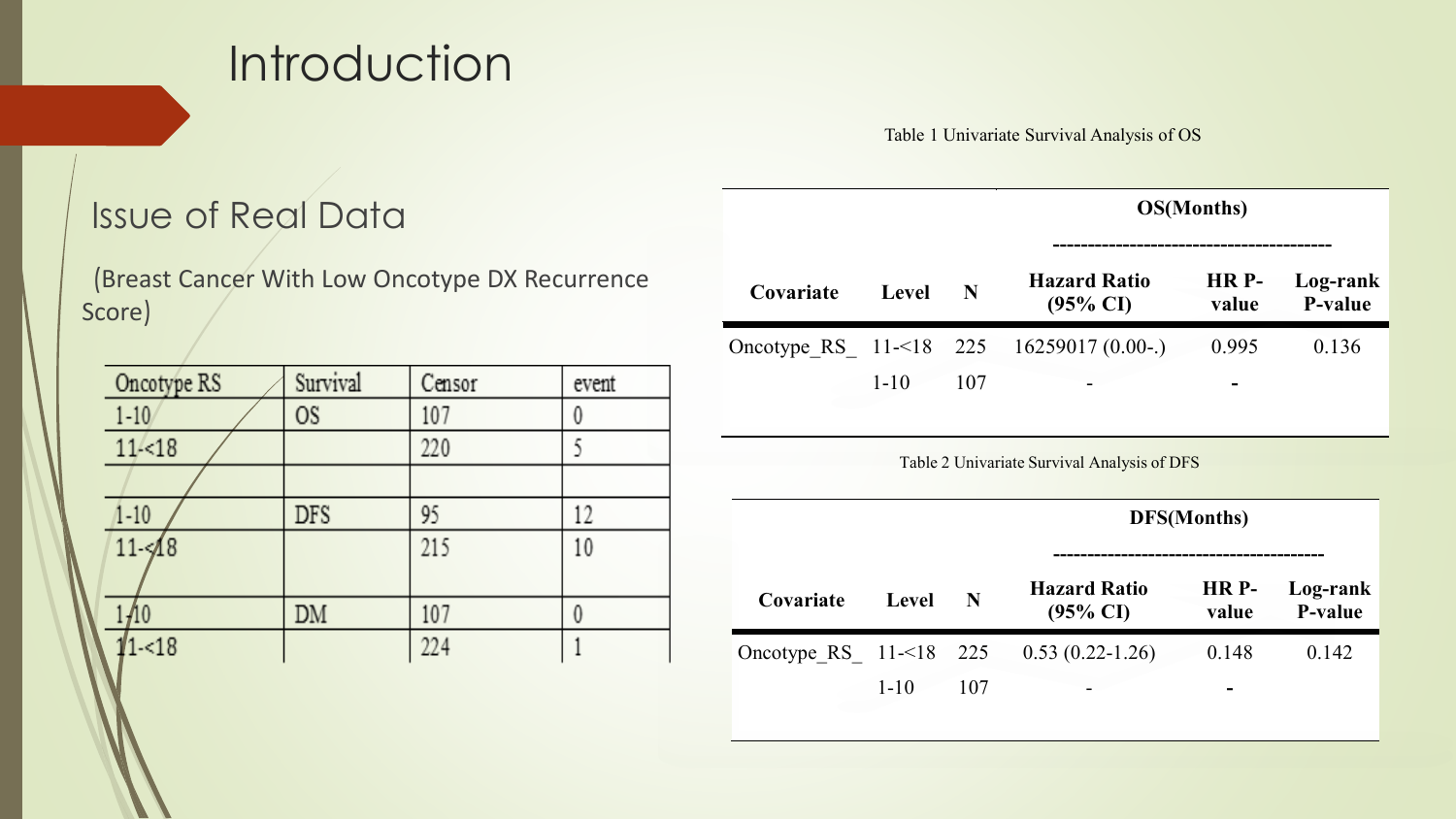### **Introduction**

- Cox models probably lead to biased estimation of regression coefficients when survival dataset has too few outcome events.
- The phenomenon of monotone likelihood occurs in the fitting process of a Cox model when at least one parameter estimation diverges to ±∞.
- **Monotone likelihood is mainly observed in datasets with rare events.**
- Firth's penalized partial likelihood Cox regression mode to analyze survival dataset with rare events.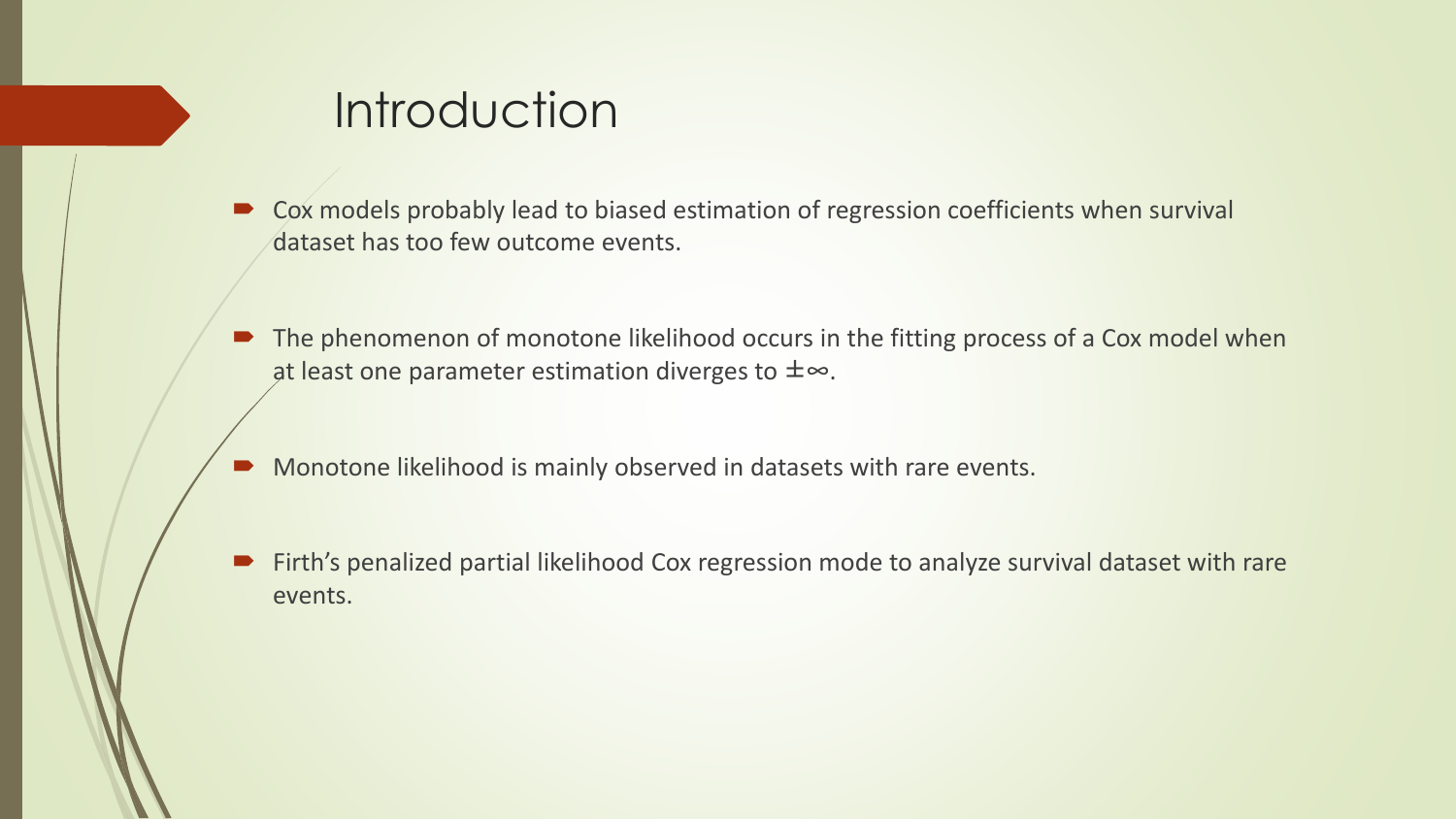### Simulation Design

distribution of independent: continuous (normal/exponential)

dichotomous (degree of unbalance 1:1 1:3 1:4)

Sample size (20, 40, 60, 80, 100, 150, 200).

Proportion of event (10%, 20%, 30%, and 40%).

 $\blacktriangleright$  effect sizes of Hazard ratio 1.22, 1.86, and 3.00 (small 0.2, medium 0.62, and large 1.1).

each combination of conditions, 1000 replication were taken.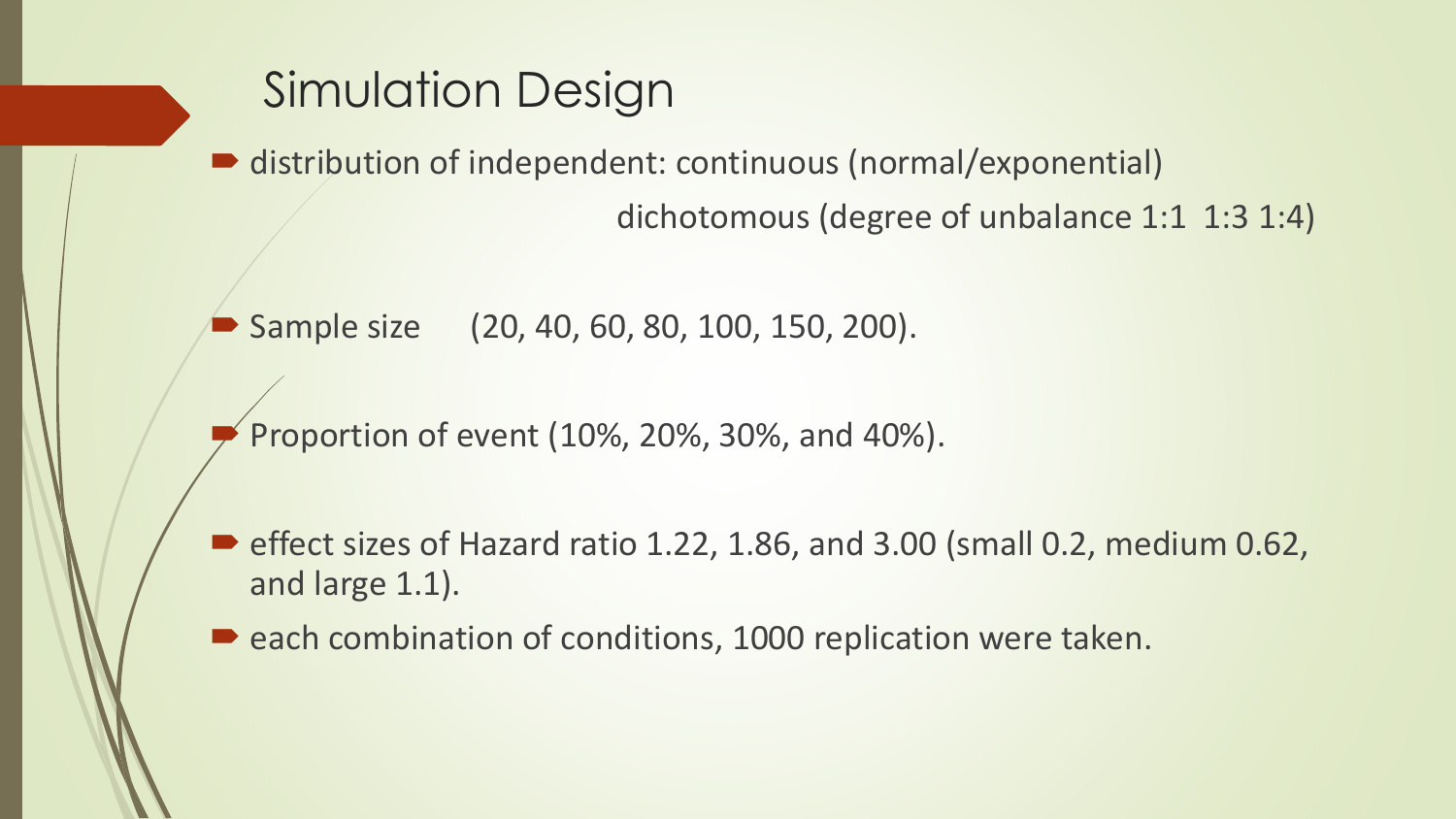#### Simulation Design

 **Performance of Firth correction approach was assessed**: Signed percent relative bias (**accuracy**):  $100(\bar{\hat{\beta}} - \beta)/\beta$  $\setminus$  $100\left(\overline{\hat{\beta}}\right)$  –

Empirical simulation variance:  $\sum (\hat{\beta} - \beta)^2 / (m-1)$ 

Model variance: Ratio (**precision**) : Empirical simulation variance/model variance ≈1  $\sum$ *Se*<sup>2</sup> $/m$ 

Percentage of failed converged of model (%) :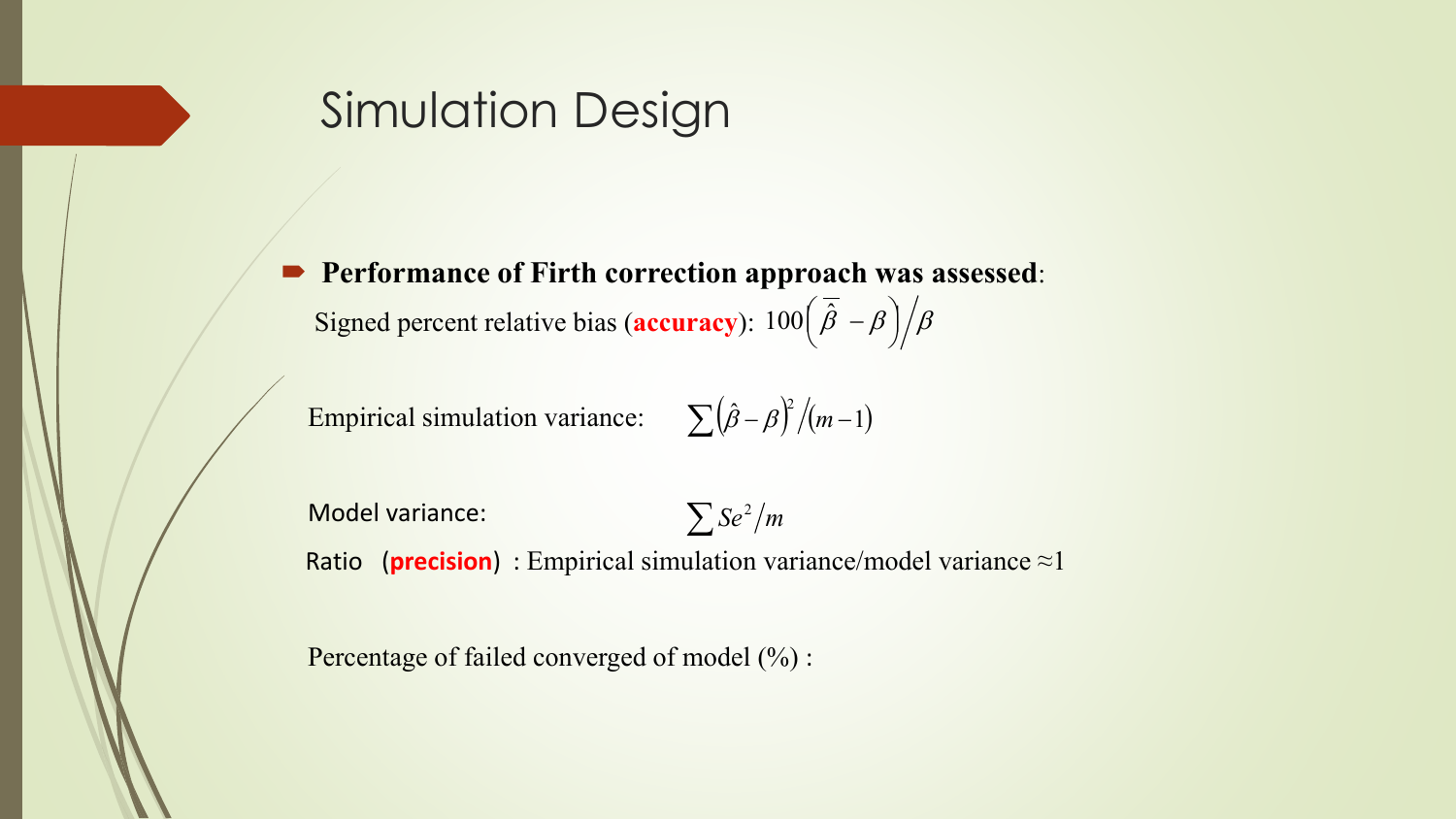#### Results

#### Table 1 parameters of estimation for Larger effect size (β=1.10 HR=3.00, covariate

#### =**normal distribution**)

| Proportio | $\mathsf{n}$ | $\hat{\beta}$ | $\left(\frac{\overline{\beta}}{\hat{\beta}} - \beta\right) / \beta$ |      | $\sum$ Se <sup>2</sup> /m $\sum (\hat{\beta} - \beta)^2/(m-1)$ | Ratio   | <b>Failed</b> |
|-----------|--------------|---------------|---------------------------------------------------------------------|------|----------------------------------------------------------------|---------|---------------|
| n event   |              |               | (% )                                                                | (1)  | (2)                                                            | (1)/(2) | converged (%) |
| 10%       | 20           | 0.96          | 13.0                                                                | 2.20 | 1.37                                                           | 1.61    | 6.6 (57/861)  |
|           | 40           | 1.10          | 0.0                                                                 | 1.26 | 1.03                                                           | 1.22    | 1.1(11/991)   |
|           | 60           | 1.12          | 1.8                                                                 | 0.53 | 0.51                                                           | 1.04    | 0.2(2/999)    |
|           | 80           | 1.13          | 2.7                                                                 | 0.35 | 0.32                                                           | 1.09    | 0.0(0/1000)   |
|           | 100          | 1.10          | 0.0                                                                 | 0.24 | 0.22                                                           | 1.09    | 0.0(0/1000)   |
|           | 150          | 1.11          | 0.9                                                                 | 0.15 | 0.15                                                           | 1.00    | 0.0(0/1000)   |
|           | 200          | 1.10          | 0.0                                                                 | 0.11 | 0.11                                                           | 1.00    | 0.0(0/1000)   |
|           |              |               |                                                                     |      |                                                                |         |               |
| 20%       | 20           | 1.08          | 1.8                                                                 | 1.25 | 0.97                                                           | 1.29    | 1.0(10/988)   |
|           | 40           | 1.11          | 0.9                                                                 | 0.38 | 0.38                                                           | 1.00    | 0.0(0/1000)   |
|           | 60           | 1.12          | 1.8                                                                 | 0.21 | 0.25                                                           | 0.84    | 0.0(0/1000)   |
|           | 80           | 1.11          | 0.9                                                                 | 0.14 | 0.15                                                           | 0.93    | 0.0(0/1000)   |
|           | 100          | 1.10          | 0.0                                                                 | 0.11 | 0.11                                                           | 1.00    | 0.0(0/1000)   |
|           | 150          | 1.10          | 0.0                                                                 | 0.07 | 0.07                                                           | 1.00    | 0.0(0/1000)   |
|           | 200          | 1.10          | 0.0                                                                 | 0.05 | 0.05                                                           | 1.00    | 0.0(0/1000)   |
|           |              |               |                                                                     |      |                                                                |         |               |
| 30%       | 20           | 1.15          | 4.5                                                                 | 0.77 | 0.71                                                           | 1.08    | 0.3(3/1000)   |
|           | 40           | 1.11          | 0.9                                                                 | 0.23 | 0.24                                                           | 0.96    | 0.0(0/1000)   |
|           | 60           | 1.11          | 0.9                                                                 | 0.13 | 0.15                                                           | 0.87    | 0.0(0/1000)   |
|           | 80           | 1.11          | 0.9                                                                 | 0.09 | 0.09                                                           | 1.00    | 0.0(0/1000)   |
|           | 100          | 1.10          | 0.0                                                                 | 0.07 | 0.07                                                           | 1.00    | 0.0(0/1000)   |
|           | 150          | 1.10          | 0.0                                                                 | 0.05 | 0.05                                                           | 1.00    | 0.0(0/1000)   |
|           | 200          | 1.10          | 0.0                                                                 | 0.03 | 0.03                                                           | 1.00    | 0.0(0/1000)   |
|           |              |               |                                                                     |      |                                                                |         |               |
| 40%       | 20           | 1.13          | 2.7                                                                 | 0.47 | 0.45                                                           | 1.04    | 0.2(2/1000)   |
|           | 40           | 1.11          | 0.9                                                                 | 0.16 | 0.16                                                           | 1.00    | 0.0(0/1000)   |
|           | 60           | 1.11          | 0.9                                                                 | 0.10 | 0.10                                                           | 1.00    | 0.0(0/1000)   |
|           | 80           | 1.10          | 0.0                                                                 | 0.07 | 0.07                                                           | 1.10    | 0.0(0/1000)   |
|           | 100          | 1.10          | 0.0                                                                 | 0.05 | 0.05                                                           | 1.00    | 0.0(0/1000)   |
|           | 150          | 1.10          | 0.0                                                                 | 0.03 | 0.03                                                           | 1.00    | 0.0(0/1000)   |
|           | 200          | 1.10          | 0.0                                                                 | 0.02 | 0.02                                                           | 1.00    | 0.0(0/1000)   |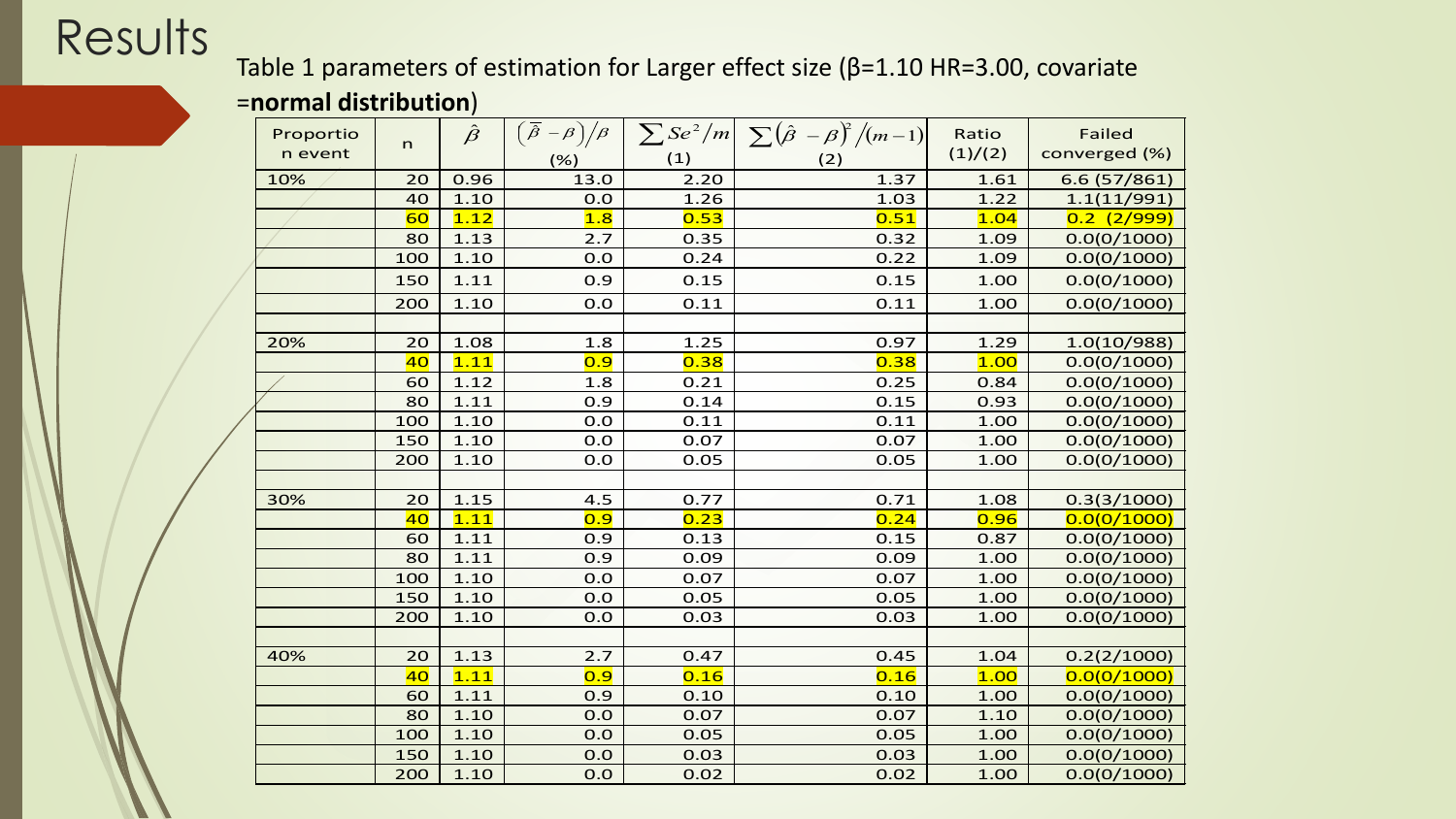Table 2 parameters of estimation for Larger effect size (β=1.10 HR=3.00, covariate =exponential distribution )

| Proportion | n   | $\hat{\beta}$ |      |       | $\left(\frac{\overline{\hat{\beta}} - \beta}{\hat{\beta}} - \frac{\beta}{\beta}\right)$ $\left  \sum S e^2 / m \right  \sum (\hat{\beta} - \beta)^2 / (m - 1)$ | Ratio   | Failed        |
|------------|-----|---------------|------|-------|----------------------------------------------------------------------------------------------------------------------------------------------------------------|---------|---------------|
| event      |     |               | (% ) | (1)   | (2)                                                                                                                                                            | (1)/(2) | converged (%) |
| 10%        | 20  | 0.85          | 22.7 | 71.88 | 30.98                                                                                                                                                          | 2.3     | 16.5(143/865) |
|            | 40  | 1.02          | 7.3  | 2.32  | 1.48                                                                                                                                                           | 1.6     | 2.1(21/986)   |
|            | 60  | 1.09          | 0.9  | 0.92  | 0.79                                                                                                                                                           | 1.3     | 0.1(1/999)    |
|            | 80  | 1.12          | 1.8  | 0.43  | 0.33                                                                                                                                                           | 1.2     | 0.0(0/1000)   |
|            | 100 | 1.12          | 1.8  | 0.30  | 0.26                                                                                                                                                           | $1.1\,$ | 0.1(1/1000)   |
|            | 150 | 1.11          | 0.9  | 0.17  | 0.15                                                                                                                                                           | 1.1     | 0.0(0/1000)   |
|            | 200 | 1.11          | 0.9  | 0.11  | 0.11                                                                                                                                                           | 1.0     | 0.0(0/1000)   |
|            |     |               |      |       |                                                                                                                                                                |         |               |
| 20%        | 20  | 1.10          | 0.0  | 2.95  | 2.01                                                                                                                                                           | 1.5     | 5.1(50/987)   |
|            | 40  | 1.12          | 1.8  | 0.48  | 0.36                                                                                                                                                           | 1.3     | 0.0(0/1000)   |
|            | 60  | 1.13          | 2.7  | 0.25  | 0.24                                                                                                                                                           | 1.0     | 0.0(0/1000)   |
|            | 80  | 1.11          | 0.9  | 0.16  | 0.16                                                                                                                                                           | 1.0     | 0.0(0/1000)   |
|            | 100 | 1.11          | 0.9  | 0.12  | 0.12                                                                                                                                                           | 1.0     | 0.0(0/1000)   |
|            | 150 | 1.10          | 0.0  | 0.07  | 0.07                                                                                                                                                           | 1.0     | 0.0(0/1000)   |
|            | 200 | 1.11          | 0.9  | 0.05  | 0.05                                                                                                                                                           | 1.0     | 0.0(0/1000)   |
|            |     |               |      |       |                                                                                                                                                                |         |               |
| 30%        | 20  | 1.20          | 9.1  | 1.31  | 1.27                                                                                                                                                           | 1.1     | 0.9(9/997)    |
|            | 40  | 1.13          | 2.7  | 0.27  | 0.25                                                                                                                                                           | 1.1     | 0.0(0/1000)   |
|            | 60  | 1.13          | 2.7  | 0.15  | 0.15                                                                                                                                                           | 1.0     | 0.0(0/1000)   |
|            | 80  | 1.12          | 1.8  | 0.10  | 0.10                                                                                                                                                           | 1.0     | 0.0(0/1000)   |
|            | 100 | 1.11          | 0.9  | 0.08  | 0.08                                                                                                                                                           | 1.0     | 0.0(0/1000)   |
|            | 150 | 1.11          | 0.9  | 0.05  | 0.05                                                                                                                                                           | 1.0     | 0.0(0/1000)   |
|            | 200 | 1.11          | 0.9  | 0.03  | 0.03                                                                                                                                                           | 1.0     | 0.0(0/1000)   |
|            |     |               |      |       |                                                                                                                                                                |         |               |
| 40%        | 20  | 1.18          | 7.3  | 0.70  | 0.66                                                                                                                                                           | 1.1     | 0.1(1/999)    |
|            | 40  | 1.14          | 3.6  | 0.18  | 0.17                                                                                                                                                           | 1.1     | 0.0(0/1000)   |
|            | 60  | 1.14          | 3.6  | 0.10  | 0.10                                                                                                                                                           | 1.0     | 0.0(0/1000)   |
|            | 80  | 1.12          | 1.8  | 0.07  | 0.07                                                                                                                                                           | 1.0     | 0.0(0/1000)   |
|            | 100 | 1.12          | 1.8  | 0.06  | 0.06                                                                                                                                                           | 1.0     | 0.0(0/1000)   |
|            | 150 | 1.11          | 0.9  | 0.03  | 0.03                                                                                                                                                           | 1.0     | 0.0(0/1000)   |
|            | 200 | 1.11          | 0.9  | 0.02  | 0.02                                                                                                                                                           | 1.0     | 0.0(0/1000)   |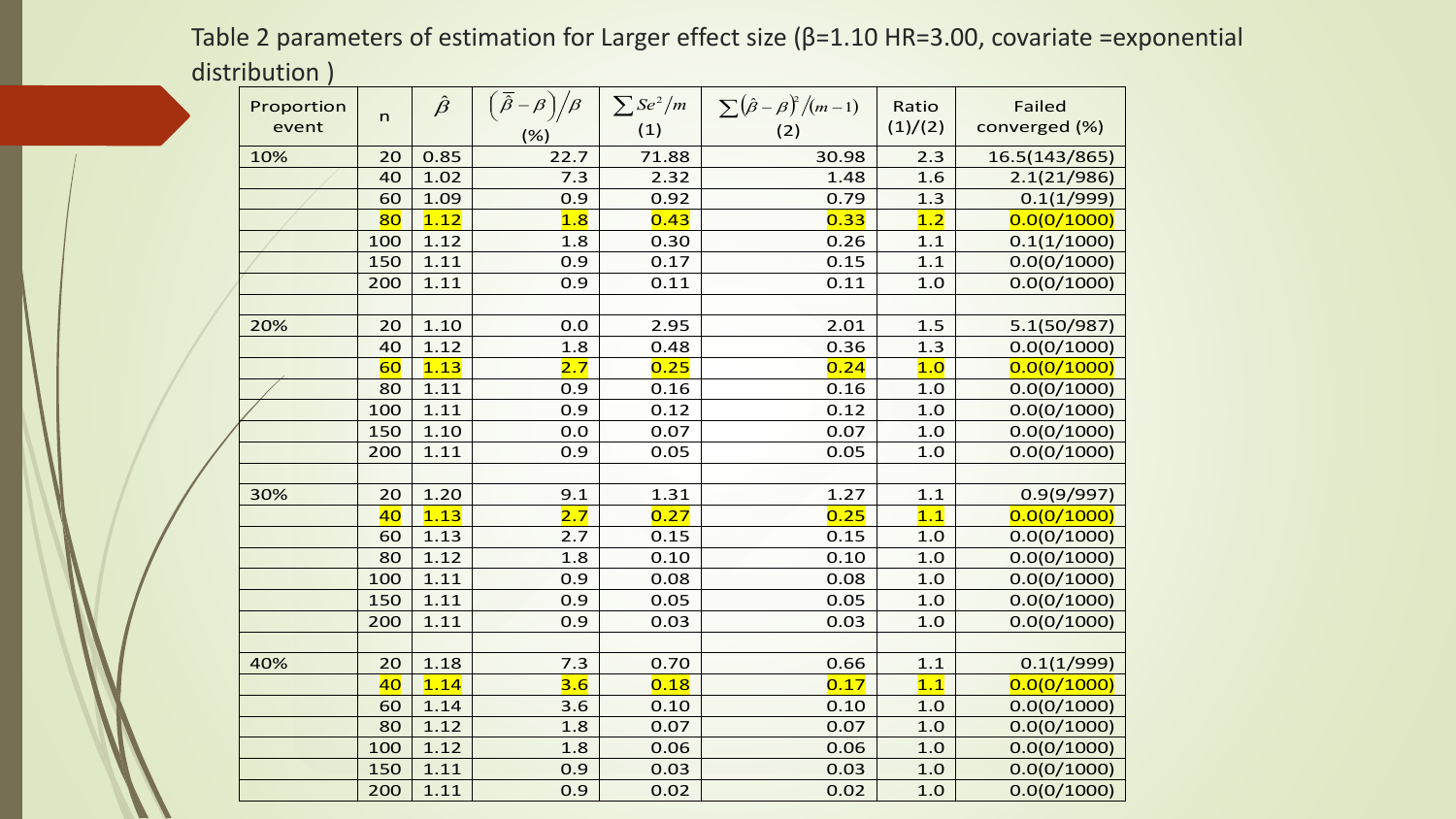Table 3 parameters of estimation for Larger effect size (β=1.10 HR=3.00, covariate =Bernolli distribution **ratio=1:1**)

| Proportion |              | $\hat{\beta}$ | $\left(\overline{\hat{\beta}}-\beta\right)\big/\beta$ |      | $\sum S e^2/m \left  \sum (\hat{\beta}-\beta)^2/(m-1) \right $ | Ratio   | <b>Failed</b> |
|------------|--------------|---------------|-------------------------------------------------------|------|----------------------------------------------------------------|---------|---------------|
| event      | $\mathsf{n}$ |               | (% )                                                  | (1)  | (2)                                                            | (1)/(2) | converged (%) |
| 10%        | 20           | 0.95          | 13.6                                                  | 2.47 | 1.16                                                           | 2.1     | 41.2(326/791) |
|            | 40           | 1.05          | 4.5                                                   | 1.82 | 1.06                                                           | 1.7     | 11.6(113/976) |
|            | 60           | 1.10          | 0.0                                                   | 1.29 | 0.88                                                           | 1.5     | 3.5(35/996)   |
|            | 80           | 1.12          | 1.8                                                   | 0.91 | 0.67                                                           | 1.4     | 0.4(4/1000)   |
|            | 100          | 1.12          | 1.8                                                   | 0.67 | 0.55                                                           | 1.2     | 0.2(2/1000)   |
|            | <b>150</b>   | 1.12          | 1.8                                                   | 0.40 | 0.36                                                           | 1.1     | 0.0(0/1000)   |
|            | 200          | 1.13          | 2.7                                                   | 0.29 | 0.28                                                           | 1.0     | 0.0(0/1000)   |
|            |              |               |                                                       |      |                                                                |         |               |
| 20%        | 20           | 1.06          | 3.6                                                   | 1.93 | 1.04                                                           | 1.9     | 13.5(129/958) |
|            | 40           | 1.12          | 1.8                                                   | 0.94 | 0.64                                                           | 1.5     | 0.7(7/1000)   |
|            | 60           | 1.14          | 3.6                                                   | 0.57 | 0.51                                                           | 1.1     | 0.0(0/999)    |
|            | 80           | 1.11          | 0.9                                                   | 0.38 | 0.35                                                           | 1.1     | 0.0(0/1000)   |
|            | 100          | 1.12          | 1.8                                                   | 0.29 | 0.30                                                           | 1.0     | 0.0(0/1000)   |
|            | 150          | 1.10          | 0.0                                                   | 0.18 | 0.18                                                           | 1.0     | 0.0(0/1000)   |
|            | 200          | 1.12          | 1.8                                                   | 0.13 | 0.13                                                           | 1.0     | 0.0(0/1000)   |
|            |              |               |                                                       |      |                                                                |         |               |
| 30%        | 20           | 1.17          | 6.4                                                   | 1.47 | 0.93                                                           | 1.6     | 2.4(24/991)   |
|            | 40           | 1.15          | 4.5                                                   | 0.58 | 0.49                                                           | 1.2     | 0.0(0/1000)   |
|            | 60           | 1.14          | 3.6                                                   | 0.34 | 0.34                                                           | 1.0     | 0.0(0/1000)   |
|            | 80           | 1.12          | 1.8                                                   | 0.24 | 0.23                                                           | 1.0     | 0.0(0/1000)   |
|            | 100          | 1.13          | 2.7                                                   | 0.19 | 0.20                                                           | 1.0     | 0.0(0/1000)   |
|            | 150          | 1.10          | 0.0                                                   | 0.12 | 0.12                                                           | 1.0     | 0.0(0/1000)   |
|            | 200          | 1.11          | 0.9                                                   | 0.09 | 0.09                                                           | 1.0     | 0.0(0/1000)   |
|            |              |               |                                                       |      |                                                                |         |               |
| 40%        | 20           | 1.20          | 9.1                                                   | 1.08 | 0.74                                                           | 1.5     | 0.1(1/1000)   |
|            | 40           | 1.16          | 5.5                                                   | 0.41 | 0.36                                                           | 1.1     | O(O/1000)     |
|            | 60           | 1.15          | 4.5                                                   | 0.25 | 0.25                                                           | 1.0     | 0(0/1000)     |
|            | 80           | 1.12          | 1.8                                                   | 0.18 | 0.18                                                           | 1.0     | O(O/1000)     |
|            | 100          | 1.12          | 1.8                                                   | 0.14 | 0.14                                                           | 1.0     | O(O/1000)     |
|            | 150          | 1.11          | 0.9                                                   | 0.09 | 0.09                                                           | 1.0     | O(0/1000)     |
|            | 200          | 1.12          | 1.8                                                   | 0.07 | 0.07                                                           | 1.0     | O(O/1000)     |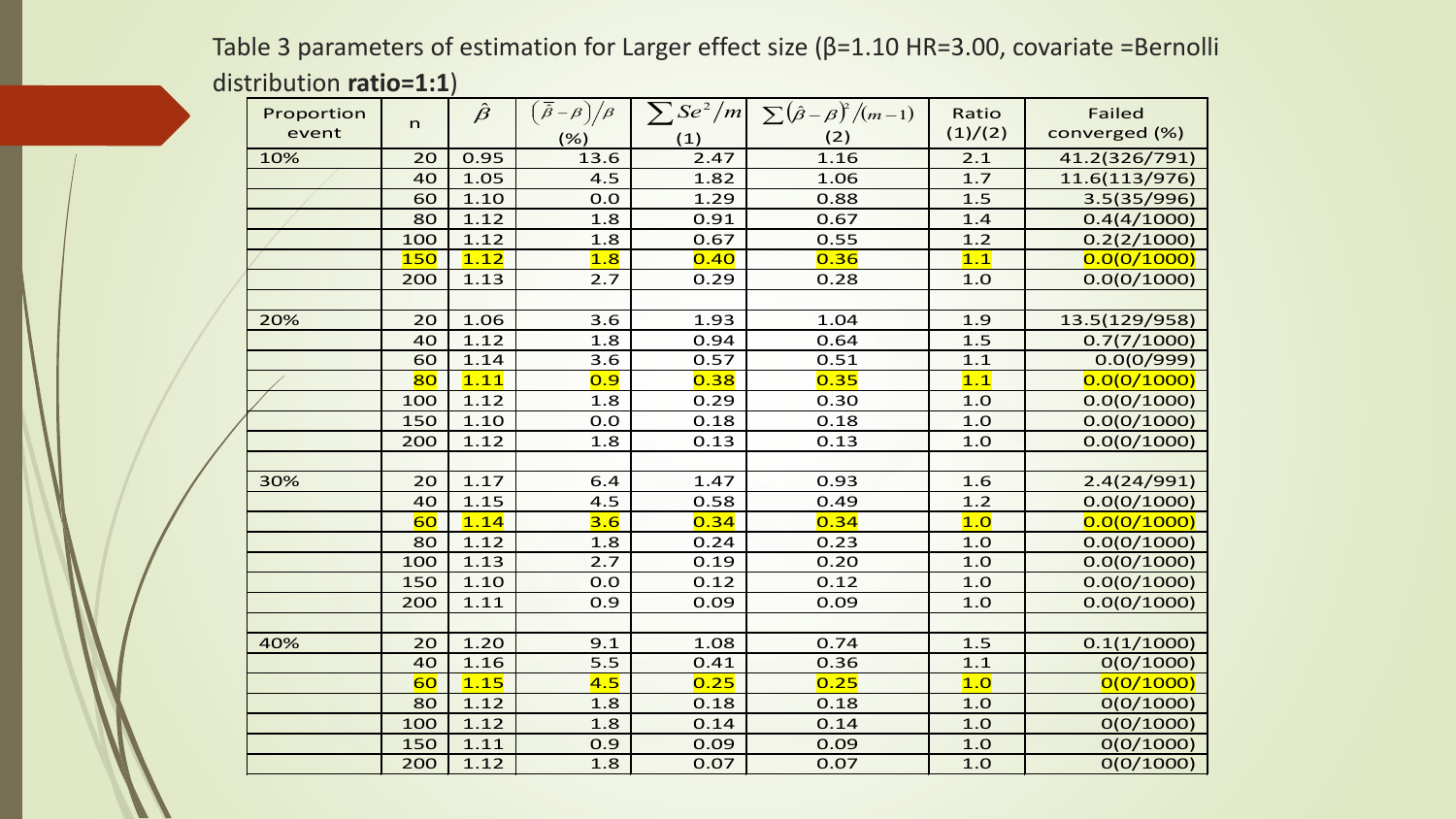Table 4 parameters of estimation for Larger effect size (β=1.10 HR=3.00, covariate =Bernolli distribution **ratio=1:3**)

| Proportion | $\mathsf{N}$ | $\hat{\beta}$ |      |          | $\left  \left( \frac{\overline{\hat{\beta}} - \beta}{\hat{\beta}} - \frac{\beta}{\hat{\beta}} \right  \right  \sum S e^2 / m \left  \sum (\hat{\beta} - \beta)^2 / (m - 1) \right $ | Ratio    | <b>Failed</b> |
|------------|--------------|---------------|------|----------|-------------------------------------------------------------------------------------------------------------------------------------------------------------------------------------|----------|---------------|
| event      |              |               | (% ) | (1)      | (2)                                                                                                                                                                                 | (1)/(2)  | converged (%) |
| 10%        | 20           | 1.33          | 20.9 | $\infty$ | 8.11                                                                                                                                                                                | $\infty$ | 50.5(343/679) |
|            | 40           | 1.29          | 17.3 | $\infty$ | 5.68                                                                                                                                                                                | $\infty$ | 19.4(185/953) |
|            | 60           | 1.33          | 20.9 | $\infty$ | 5.10                                                                                                                                                                                | $\infty$ | 5.5(55/992)   |
|            | 80           | 1.28          | 16.4 | $\infty$ | 2.97                                                                                                                                                                                | $\infty$ | 1.0(10/999)   |
|            | 100          | 1.17          | 6.4  | 0.85     | 0.62                                                                                                                                                                                | 1.4      | 0.4(4/999)    |
|            | 150          | 1.14          | 3.6  | 0.53     | 0.46                                                                                                                                                                                | 1.2      | 0.0(0/999)    |
|            | 200          | 1.15          | 4.5  | 0.37     | 0.35                                                                                                                                                                                | 1.1      | 0.0(0/1000)   |
|            |              |               |      |          |                                                                                                                                                                                     |          |               |
| 20%        | 20           | 1.31          | 19.1 | $\infty$ | 3.62                                                                                                                                                                                | $\infty$ | 23.5(208/885) |
|            | 40           | 1.27          | 15.5 | $\infty$ | 2.97                                                                                                                                                                                | $\infty$ | 2.4(24/996)   |
|            | 60           | 1.20          | 9.1  | 0.73     | 0.61                                                                                                                                                                                | 1.2      | 0.1(1/1000)   |
|            | 80           | 1.15          | 4.5  | 0.50     | 0.44                                                                                                                                                                                | $1.1$    | 0.0(0/999)    |
|            | 100          | 1.14          | 3.6  | 0.37     | 0.34                                                                                                                                                                                | 1.1      | 0.0(0/1000)   |
|            | <b>150</b>   | 1.12          | 1.8  | 0.23     | 0.23                                                                                                                                                                                | 1.0      | 0.0(0/999)    |
|            | 200          | 1.12          | 1.8  | 0.17     | 0.17                                                                                                                                                                                | 1.0      | 0.0(0/1000)   |
|            |              |               |      |          |                                                                                                                                                                                     |          |               |
| 30%        | 20           | 1.35          | 22.7 | $\infty$ | 2.99                                                                                                                                                                                | $\infty$ | 10.6(102/960) |
|            | 40           | 1.20          | 9.1  | 0.79     | 0.59                                                                                                                                                                                | 1.3      | 0.3(3/1000)   |
|            | 60           | 1.19          | 8.2  | 0.44     | 0.39                                                                                                                                                                                | $1.1\,$  | 0.0(0/1000)   |
|            | 80           | 1.15          | 4.5  | 0.31     | 0.30                                                                                                                                                                                | 1.0      | 0.0(0/1000)   |
|            | 100          | 1.14          | 3.6  | 0.24     | 0.24                                                                                                                                                                                | 1.0      | 0.0(0/1000)   |
|            | 150          | 1.14          | 3.6  | 0.15     | 0.15                                                                                                                                                                                | 1.0      | 0.0(0/1000)   |
|            | 200          | 1.14          | 3.6  | 0.11     | 0.11                                                                                                                                                                                | 1.0      | 0.0(0/1000)   |
|            |              |               |      |          |                                                                                                                                                                                     |          |               |
| 40%        | 20           | 1.34          | 21.8 | $\infty$ | 1.65                                                                                                                                                                                | $\infty$ | 5.5(54/987)   |
|            | 40           | 1.21          | 10.0 | 0.54     | 0.43                                                                                                                                                                                | 1.3      | 0.1(1/1000)   |
|            | 60           | 1.20          | 9.1  | 0.31     | 0.28                                                                                                                                                                                | 1.1      | 0.0(0/1000)   |
|            | 80           | 1.16          | 5.5  | 0.22     | 0.21                                                                                                                                                                                | 1.0      | 0.0(0/1000)   |
|            | 100          | 1.14          | 3.6  | 0.17     | 0.17                                                                                                                                                                                | 1.0      | 0.0(0/1000)   |
|            | 150          | 1.14          | 3.6  | 0.11     | 0.11                                                                                                                                                                                | 1.0      | 0.0(0/1000)   |
|            | 200          | 0.14          | 3.6  | 0.08     | 0.08                                                                                                                                                                                | 1.0      | 0.0(0/1000)   |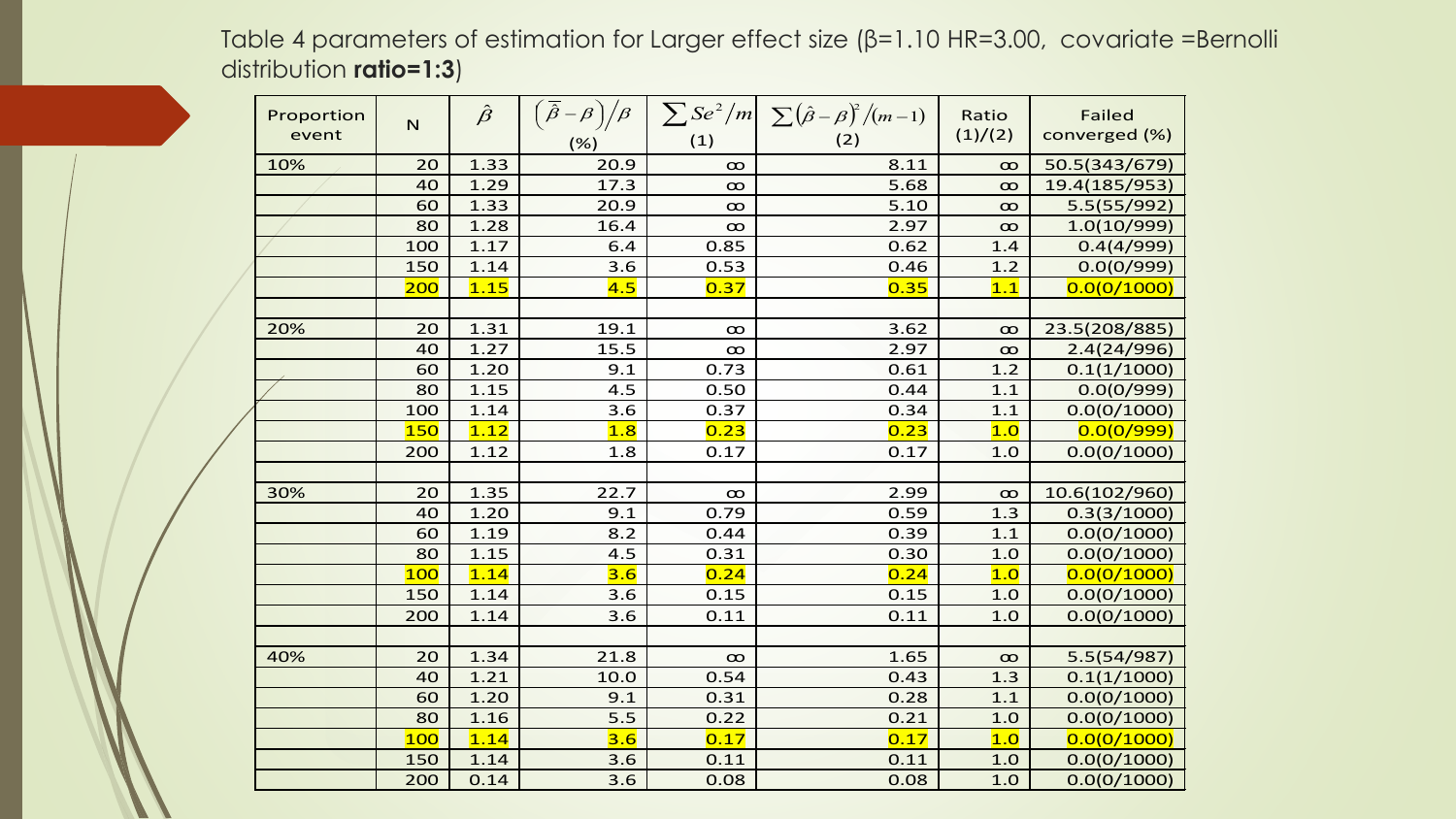Table 5 parameters of estimation for Larger effect size (β=1.10 HR=3.00, covariate =Bernolli distribution **ratio=1:4**)

| Proportion | $\mathsf{N}$ | $\hat{\beta}$ |      |          | $\left(\frac{\overline{\beta}}{-\beta}\right)/\beta$ $\sum$ Se <sup>2</sup> /m $\sum (\hat{\beta}-\beta)^2/(m-1)$ | Ratio    | <b>Failed</b> |
|------------|--------------|---------------|------|----------|-------------------------------------------------------------------------------------------------------------------|----------|---------------|
| event      |              |               | (%)  | (1)      | (2)                                                                                                               | (1)/(2)  | converged (%) |
| 10%        | 20           | 1.67          | 51.8 | $\infty$ | 16.01                                                                                                             | $\infty$ | 52.6(339/645) |
|            | 40           | 1.72          | 56.4 | $\infty$ | 16.98                                                                                                             | $\infty$ | 22.4(211/944) |
|            | 60           | 1.31          | 19.1 | $\infty$ | 2.90                                                                                                              | $\infty$ | 7.4(73/989)   |
|            | 80           | 1.25          | 13.6 | $\infty$ | 1.86                                                                                                              | $\infty$ | 1.6(16/997)   |
|            | 100          | 1.18          | 7.3  | 1.02     | 0.71                                                                                                              | 1.4      | 0.7(7/997)    |
|            | 150          | 1.14          | 3.6  | 0.63     | 0.54                                                                                                              | 1.2      | 0.0(0/1000)   |
|            | 200          | 1.15          | 4.5  | 0.44     | 0.42                                                                                                              | 1.0      | 0.0(0/1000)   |
|            |              |               |      |          |                                                                                                                   |          |               |
| 20%        | 20           | 1.38          | 25.5 | $\infty$ | 4.68                                                                                                              | $\infty$ | 27.2(235/863) |
|            | 40           | 1.37          | 24.5 | $\infty$ | 5.29                                                                                                              | $\infty$ | 3.2(32/995)   |
|            | 60           | 1.22          | 10.9 | 0.87     | 0.68                                                                                                              | 1.3      | 0.3(3/1000)   |
|            | 80           | 1.16          | 5.5  | 0.59     | 0.51                                                                                                              | 1.2      | 0.0(0/1000)   |
|            | 100          | 1.14          | 3.6  | 0.45     | 0.40                                                                                                              | $1.1$    | 0.0(0/1000)   |
|            | <b>150</b>   | 1.13          | 2.7  | 0.27     | 0.27                                                                                                              | 1.0      | 0.0(0/1000)   |
|            | 200          | 1.14          | 3.6  | 0.19     | 0.19                                                                                                              | 1.0      | 0.0(0/1000)   |
|            |              |               |      |          |                                                                                                                   |          |               |
| 30%        | 20           | 1.48          | 34.5 | $\infty$ | 5.55                                                                                                              | $\infty$ | 14.4(135/941) |
|            | 40           | 1.23          | 11.8 | 0.93     | 0.70                                                                                                              | 1.3      | 0.7(7/1000)   |
|            | 60           | 1.21          | 10.0 | 0.54     | 0.50                                                                                                              | 1.1      | 0.0(0/999)    |
|            | 80           | 1.16          | 5.5  | 0.37     | 0.35                                                                                                              | 1.1      | 0.0(0/1000)   |
|            | 100          | 1.15          | 4.5  | 0.28     | 0.28                                                                                                              | 1.0      | 0.0(0/1000)   |
|            | 150          | 1.14          | 3.6  | 0.17     | 0.17                                                                                                              | 1.0      | 0.0(0/1000)   |
|            | 200          | 1.14          | 3.6  | 0.13     | 0.13                                                                                                              | 1.0      | 0.0(0/1000)   |
|            |              |               |      |          |                                                                                                                   |          |               |
| 40%        | 20           | 1.40          | 27.3 | $\infty$ | 2.84                                                                                                              | $\infty$ | 8.4(82/974)   |
|            | 40           | 1.24          | 12.7 | 0.65     | 0.53                                                                                                              | 1.2      | 0.3(3/1000)   |
|            | 60           | 1.23          | 11.8 | 0.37     | 0.34                                                                                                              | $1.1\,$  | 0.0(0/1000)   |
|            | 80           | 1.16          | 5.5  | 0.26     | 0.25                                                                                                              | 1.0      | 0.0(0/1000)   |
|            | 100          | 1.15          | 4.5  | 0.20     | 0.20                                                                                                              | 1.0      | 0.0(0/1000)   |
|            | 150          | 1.15          | 4.5  | 0.12     | 0.12                                                                                                              | 1.0      | 0.0(0/1000)   |
|            | 200          | 1.14          | 3.6  | 0.09     | 0.09                                                                                                              | 1.0      | 0.0(0/1000)   |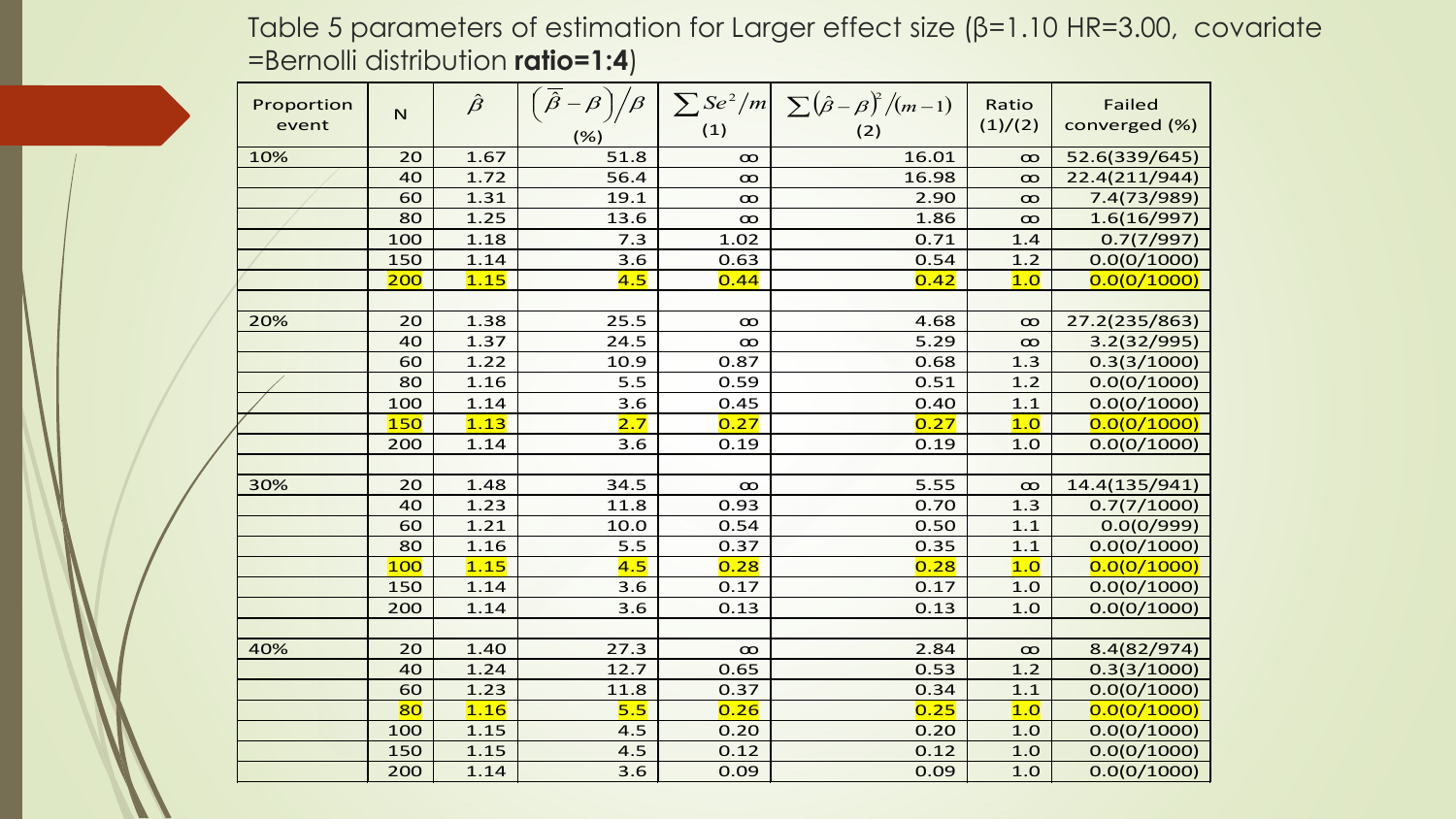## Key Findings

- Increasing the # of sample size and # of events alleviated non-convergence and resulted in more stable parameter estimates.
- $\blacksquare$  The accuracy and precision of regression coefficient depend on both number of events and sample size, and they depend more on number of events.
- continuous covariates, the results of simulation are almost the same no matter the distribution of covariates. The minimum # events is 6-8, Sample Size>=40.
- Binary covariates, the more unbalance of category, the more chance of failed converged. And the more events and sample size are required. The minimum # events is 6-8 for low prevalence of category. Accuracy and precision of regression coefficient depend more on events than sample size.
- For multiple Cox regression model

Vittinghoff E et al suggested that 10 EPV was used in Cox model.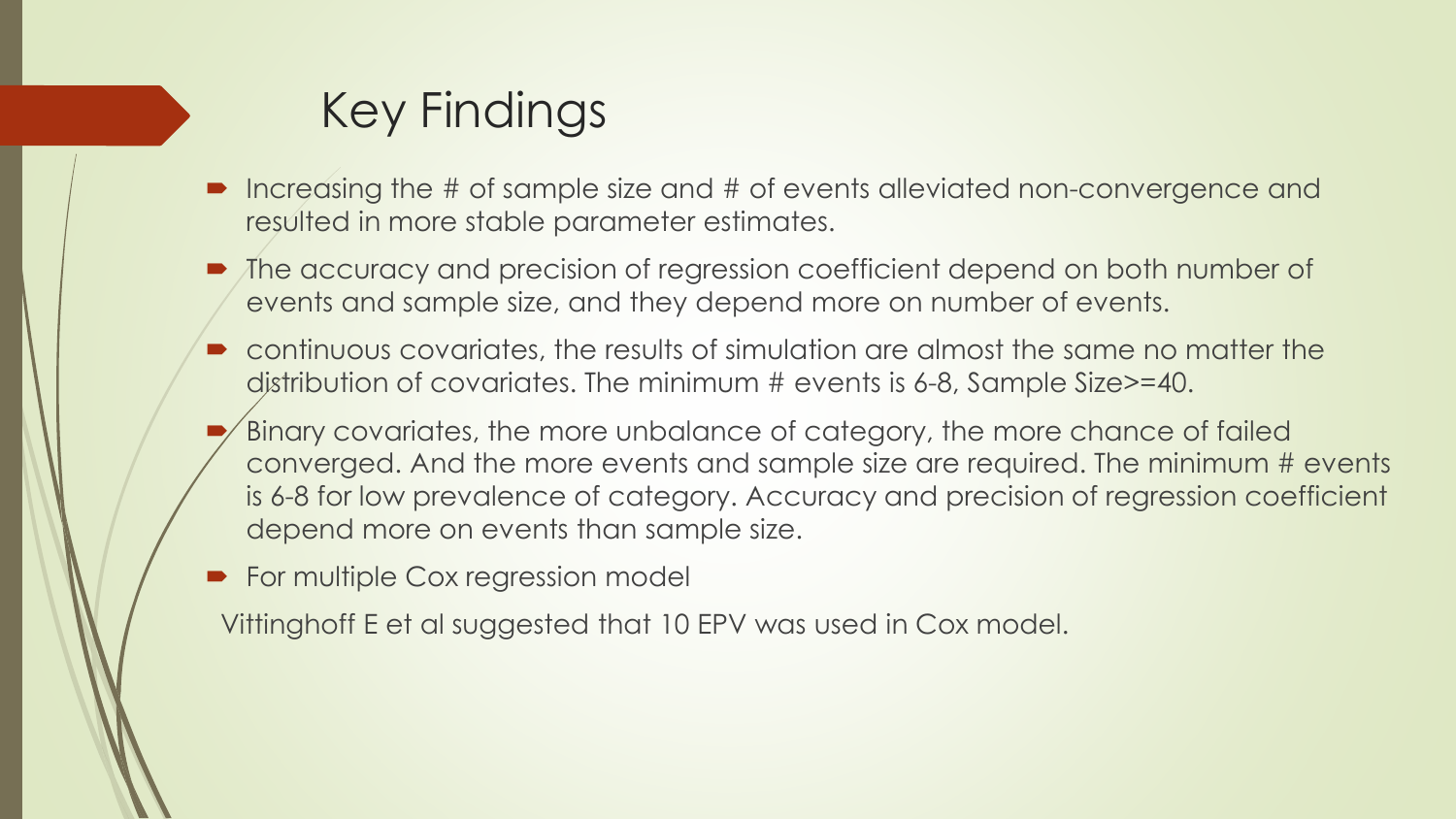## SAS macro on backward selection for multivariate Firth's correction Cox model

- SAS Macro (FirthPhreg\_sel v1): %FirthPhreg\_sel
- So far, SAS has no backward selection methods on multivariate data analysis.

#### MYELOMA STUDY EXAMPLE

The example dataset uses multiple myeloma study data from Krall, Uthoff, and Harley (Krall et al., 1975) (SAS Institute Inc, 2017) in which 65 patients were treated with alkylating agents. Of those patients, 48 of 65 patients died during the study and 17 survived after the study.

Time: the survival time in months from diagnosis to death or last follow up.

VStatus: survival status, 0 = Dead, 1 = Death.

other covariates LogBUN, HGB, Platelet, Age, LogWBC, Frac, LogPBM, Protein, and SCalc at diagnosis. The detailed information can be found in SAS User's Guide . To show Firth's correction method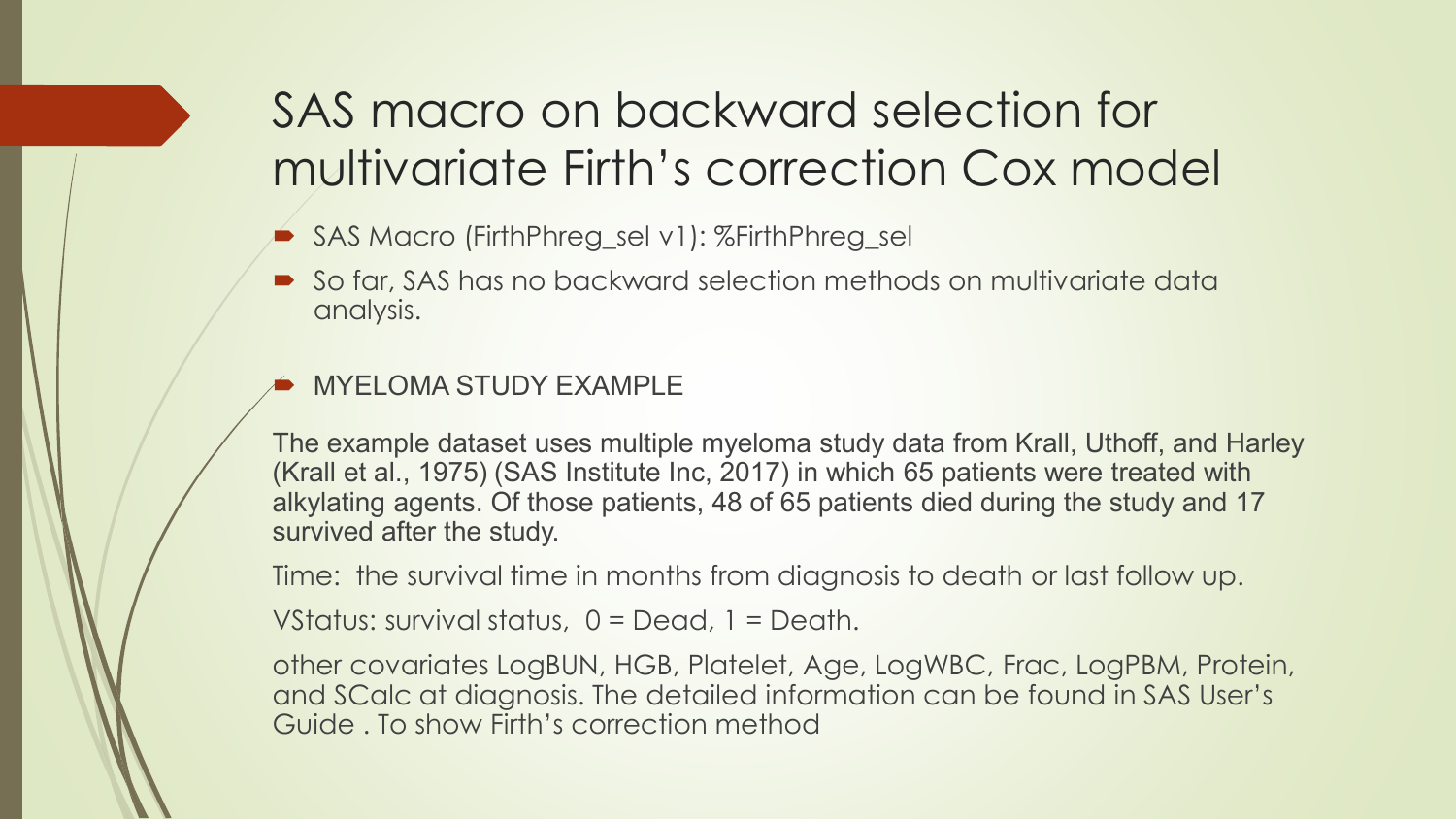#### SAS macro

Title 'Table 1 Multivariate Cox Regression with Firth Correction for Survival ';

```
%FirthPhreg_sel (DSN = Myeloma2, 
 EVENT= Time, 
 CENSOR=Vstatus, 
 VAR=LogBUN HGB Contrived, 
 CVAR=Contrived(desc),
 INC=0,
 ALPHA= 0.2,
TYPE3= t,DEBUG=t,
 OUTPATH=&dir.\,
FILENAME=Multivariable Firth);
```
Title;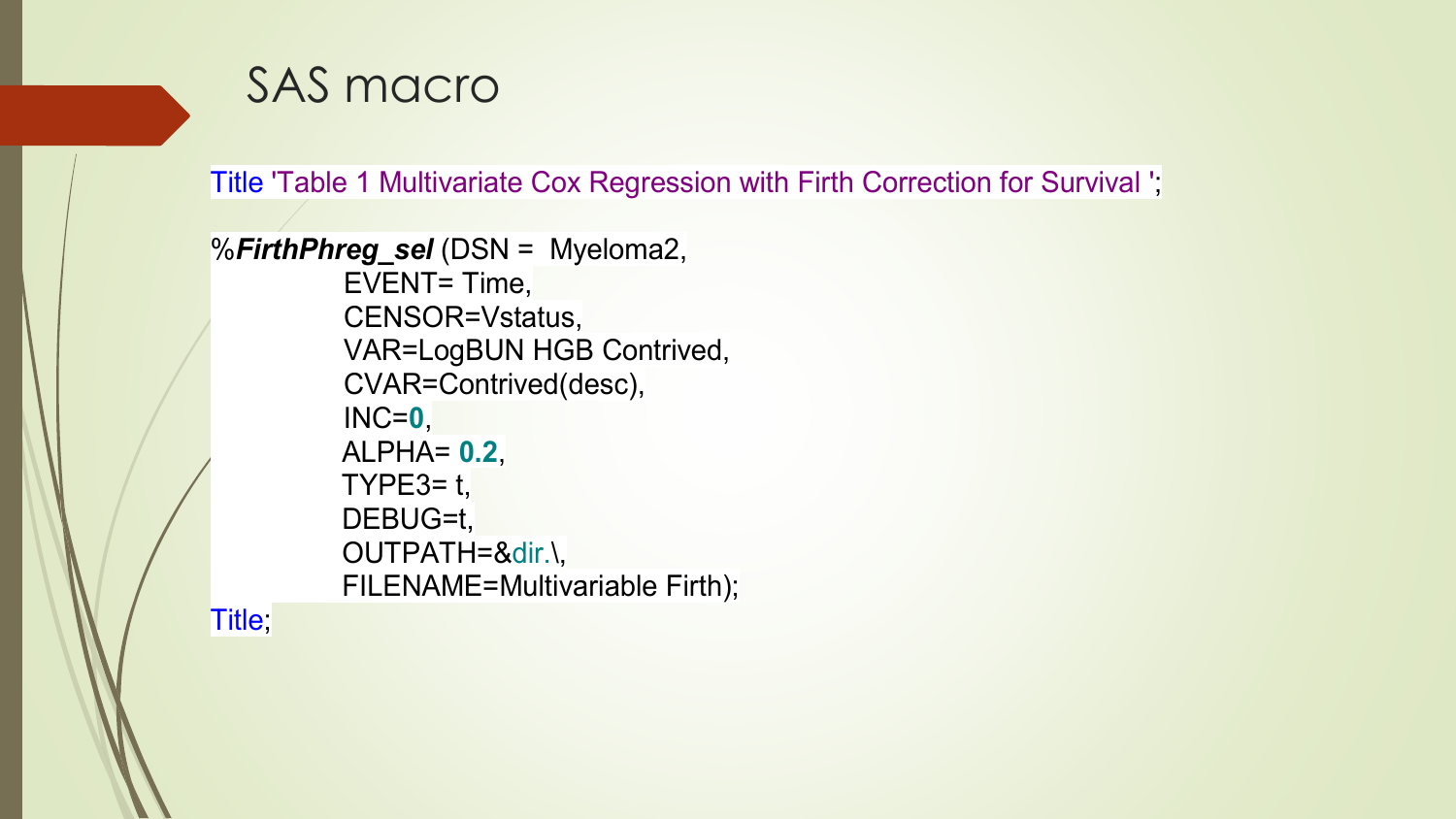### SAS macro

#### Table 1 Multivariate Cox Regression with Firth Correction for Survival

|                  |                     | <b>Survival Time</b>                 |                                   |                   |  |  |  |
|------------------|---------------------|--------------------------------------|-----------------------------------|-------------------|--|--|--|
| <b>Covariate</b> | Level               | <b>Hazard Ratio</b><br>(95% CI)      | HR P-<br>value                    | Type3 P-<br>value |  |  |  |
| LogBUN           |                     | 5.53 (1.79-17.57)                    | 0.003                             | 0.003             |  |  |  |
| hgb              |                     | $0.90(0.79-1.01)$                    | 0.066                             | 0.066             |  |  |  |
| Contrived        | $\leq$ =65<br>$>65$ | 15.60 (.-12193.44)<br>$\blacksquare$ | 0.006<br>$\overline{\phantom{m}}$ | 0.006             |  |  |  |

 $*$  Number of observations in the original data set = 65. Number of observations used = 65. \*\* Firth correction Backward selection with an alpha level of removal of 0.2 was used. No variables were removed from the model.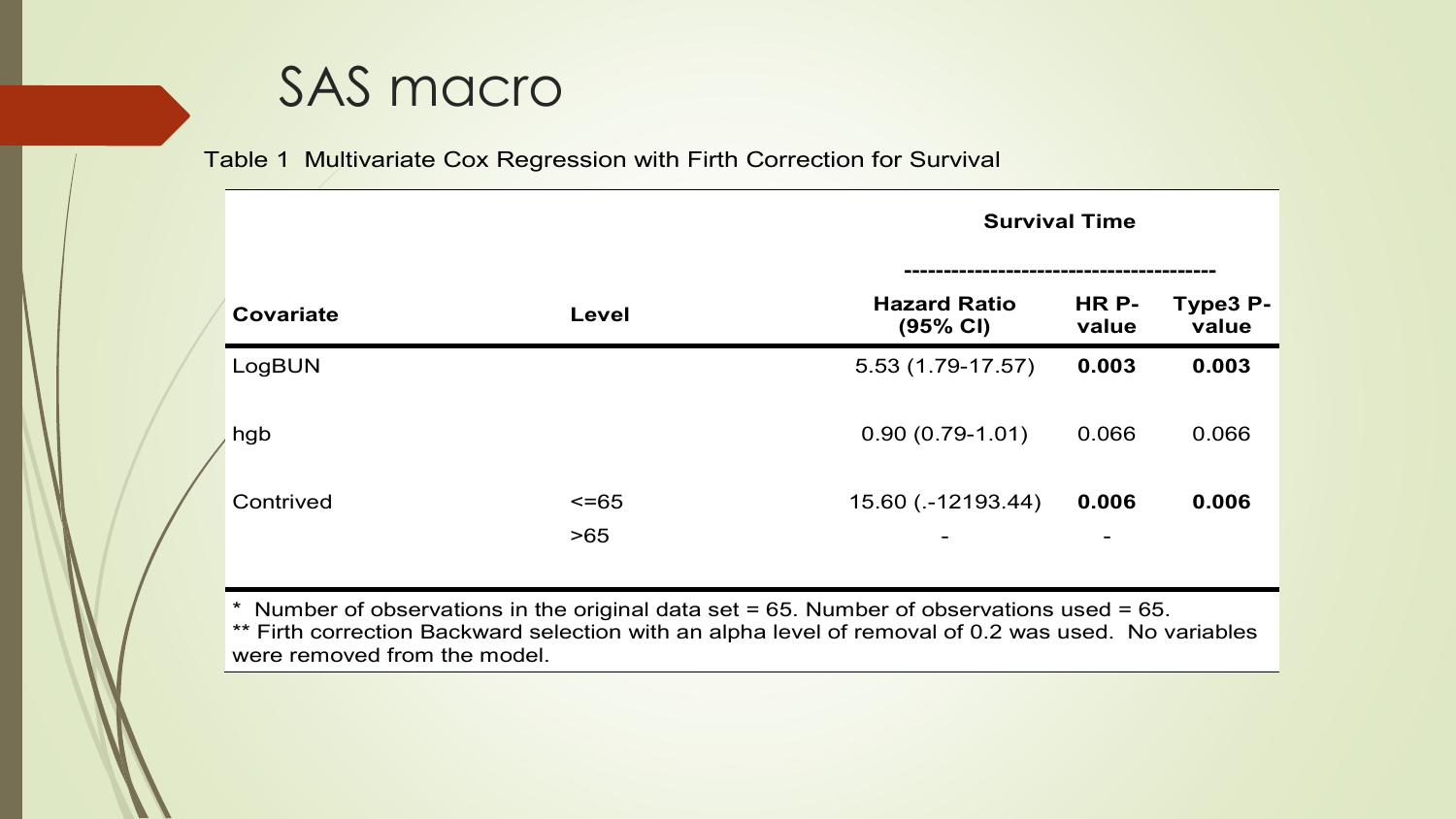#### Reference

……

- Georg Heinze. A solution to the problem of monotone likelihood in cox regression.
- Vittinghoff E Relaxing the rule of ten events per variable in logistic and Cox regression. Am J Epidemiol 2007; 165:710-8.
- Jake Olivier Relative effect sizes for measures of risk.
- Emmanuel O. Ogundimu et al. Adequate sample size for developing prediction models is not simply related to events per variable. J Clinical Epidemiology 76 (2016) 175-182.
- Meisel, J., C. Zhang, C. Neely, P. Mendoza, S. You, T. Han, Y. Liu, A.A. Sahin, R. O'Regan, and X. Li. 2017. Evaluation of Prognosis in Hormone Receptor-Positive/HER2-Negative and Lymph Node-Negative Breast Cancer With Low Oncotype DX Recurrence Score. Clinical breast cancer.
- Nagashima, K., and Y. Sato. 2017. Information criteria for Firth's penalized partial likelihood approach in Cox regression models. Statistics in medicine. 36:3422- 3436.